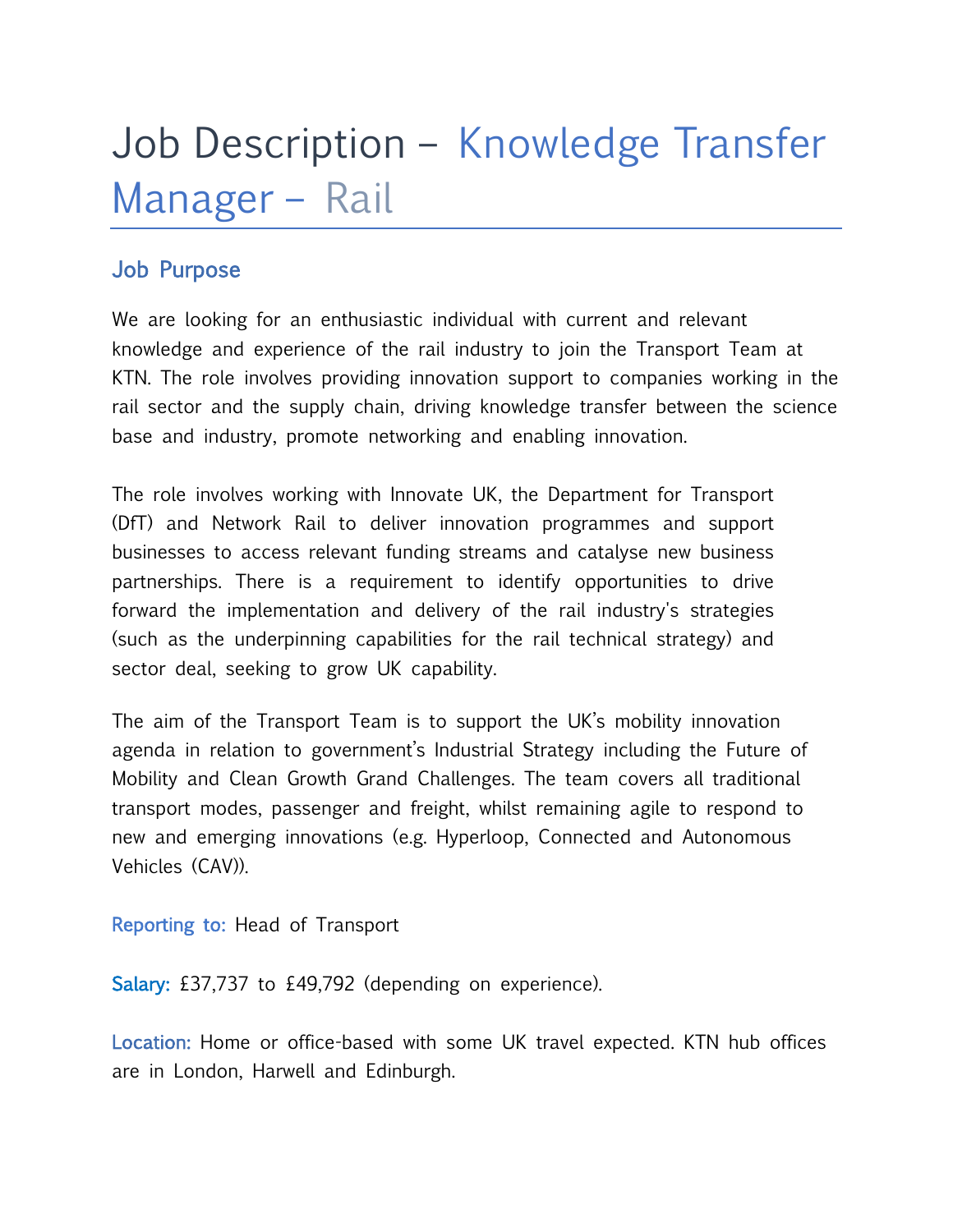## Key accountabilities

- Support development and implementation of future strategy and work programmes for rail.
- Support the development of cross-cutting application areas such as manufacturing, digital, zero or low carbon fuels, data, robotics, AI, security and space for the benefit of rail stakeholders by working with other staff in KTN.
- Identify and monitor trends and opportunities for innovation through interaction with business and the technology base.
- Ensure that industry is aware of the funding opportunities.
- Lead and deliver briefing and networking events for Innovate UK, DfT and Network Rail
- Visit companies, research institutions and universities, in the UK, to understand their R&D needs and innovation capabilities.
- Develop and maintain effective relationships with external stakeholders, departments, forums, groups active in related areas.

## Job responsibilities

- Work with the Transport team to understand the technology needs and opportunities for growth of UK Industry and the scientific capabilities of the research base, facilitating the transfer of knowledge within and between these groups and the establishment of collaborations.
- Understand and facilitate access to innovation support mechanisms for businesses and to help develop funding and investment applications.
- Promote the benefits of KTN and innovation within a business context to the UK sector including the preparation of promotional material and the use of various media.
- Develop and lead cross-community activity within KTN to help build new rail supply chains to create value for UK businesses.
- Liaise closely with KTN staff across all sectors and technologies to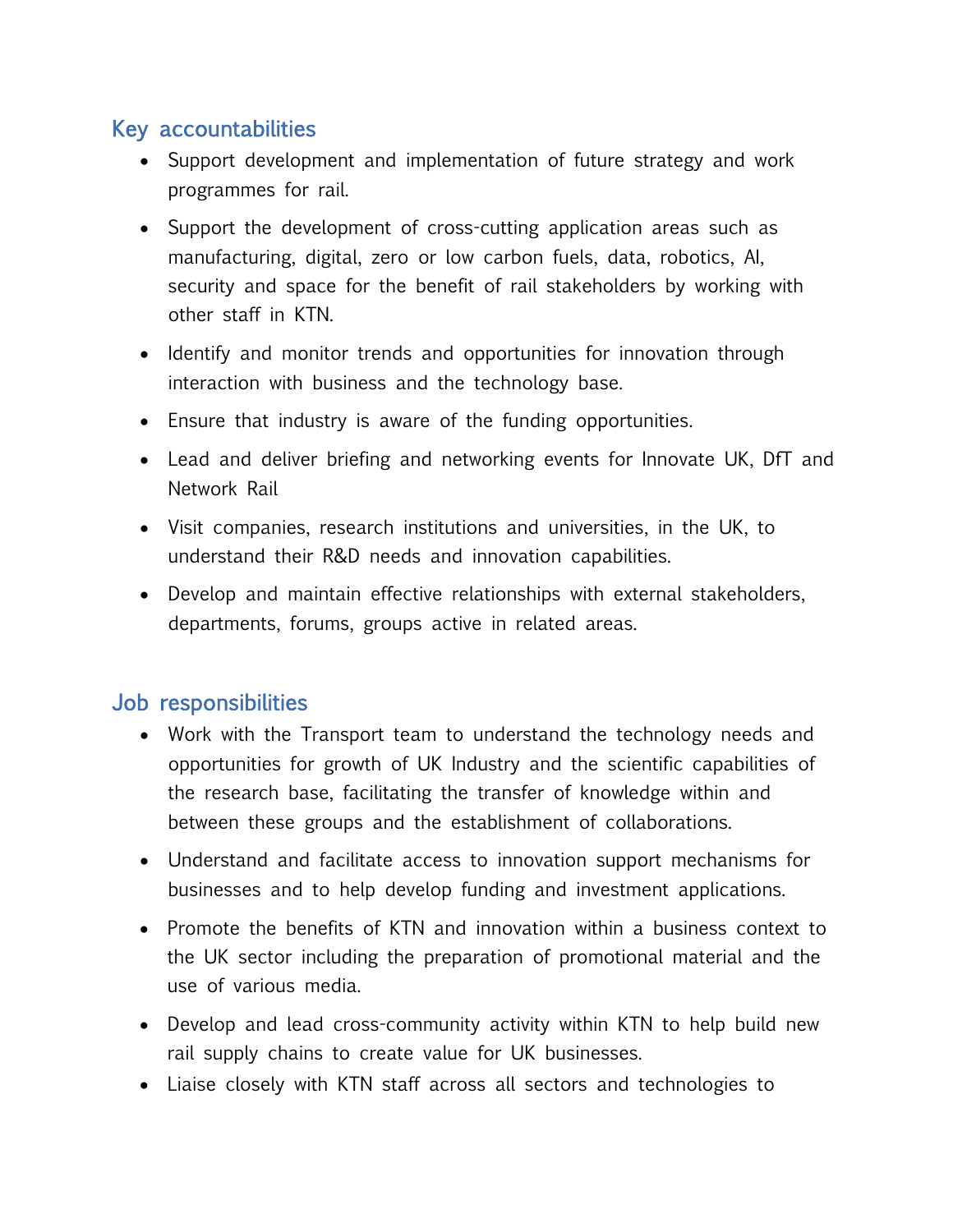ensure a good understanding of other sector activities, to ensure well informed and integrated working.

- Produce articles for newsletters, blogs of interest to our members and similar media.
- Organise meetings, workshops and networking events in a variety of commercial and scientific areas.
- Undertake necessary administrative duties including the timely completion of accurate reports, meeting minutes, timesheets and expenses.
- Maintain and disseminate an up-to-date view of the aviation industry, including technology developments, key innovators, market trends/needs and business funding opportunities.
- The role will require regular UK travel including overnight at times and possibly some European or Global travel.

| Criteria      | <b>Essential</b>                                                                                                                                                                                                                               | <b>Desirable</b>                                                                                                       |
|---------------|------------------------------------------------------------------------------------------------------------------------------------------------------------------------------------------------------------------------------------------------|------------------------------------------------------------------------------------------------------------------------|
| Education     | Degree educated<br>$\bullet$                                                                                                                                                                                                                   | Post-graduate degree<br>and/or industrial<br>experience in<br>rail/transport or related<br>environment                 |
| Experience    | $2+$ years in the rail industry<br>or strong related academic<br>background<br>Ability to bring together<br>stakeholders to deliver on a<br>project or task                                                                                    | Business development in<br>$\bullet$<br>a transport organisation<br>Organising & delivering<br>events and/or workshops |
| <b>Skills</b> | Highly numerate & analytical<br>Ability to prioritise & meet<br>deadlines<br>Excellent presentation skills<br>$\bullet$<br>Well-developed written &<br>$\bullet$<br>verbal skills, able to translate<br>complex topics for a broad<br>audience |                                                                                                                        |

## Person Specification